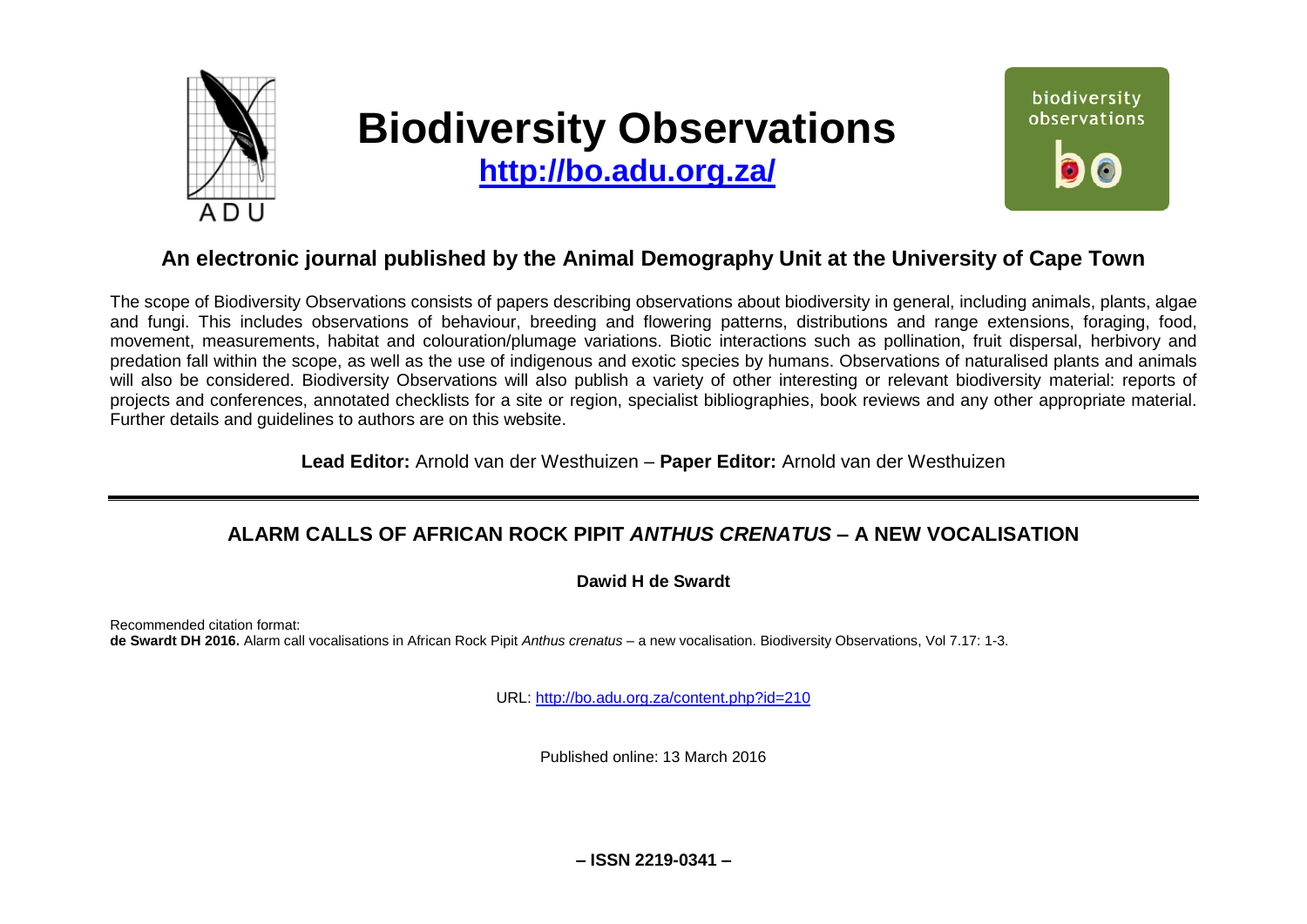## **ALARM CALLS OF AFRICAN ROCK PIPIT**  *ANTHUS CRENATUS* **– A NEW VOCALISATION**

*Dawid H de Swardt\**

Department of Ornithology, National Museum, PO Box 266, Bloemfontein 9300

\* Corresponding author: [dawie@nasmus.co.za](mailto:dawie@nasmus.co.za)

The song of the African Rock Pipit *Anthus crenatus* (hereafter ARP) is described as a 2-note vocalisation which starts with a whistle-like note (or syllable) and ends with a trilling second syllable – a "*wheetsreee*" or a "*wheeu-prrreeu*" vocalisation (Peacock 2002; Voelker 2005). De Swardt (2010) further described the vocalisations of ARP and recognised three song types: in the first the second syllable is at a horizontal frequency, in the second song type the second syllable starts with a high frequency and ends with a lower frequency while the  $3<sup>rd</sup>$  song type starts with a descending trill and ends with a trill at a constant frequency. De Swardt (2010) also described individual and inter-population variations in the vocalisations of this species. De Swardt (2014) later described some interesting territorial behaviour in ARP where the individual first vocalises the song phrase without the first whistle-like syllable and gives a complex call of both a horizontal frequency sub-element and ends with a downward trilling note. The song phrase is later vocalised with the first syllable which resembles the whistle-like call of the Eastern Long-billed Lark *Certhilauda semitorquata* (De Swardt 2014). No other vocalisations for ARP had been described (Peacock 2002; Voelker 2005).

This paper reports a new vocalisation for this species, one that has not yet been described, namely the alarm call vocalisation. In field



work observing behavioural patterns of ARP between March 1995 and December 2001 at Hagesdam (S29°21' E25°45') and Kloofeind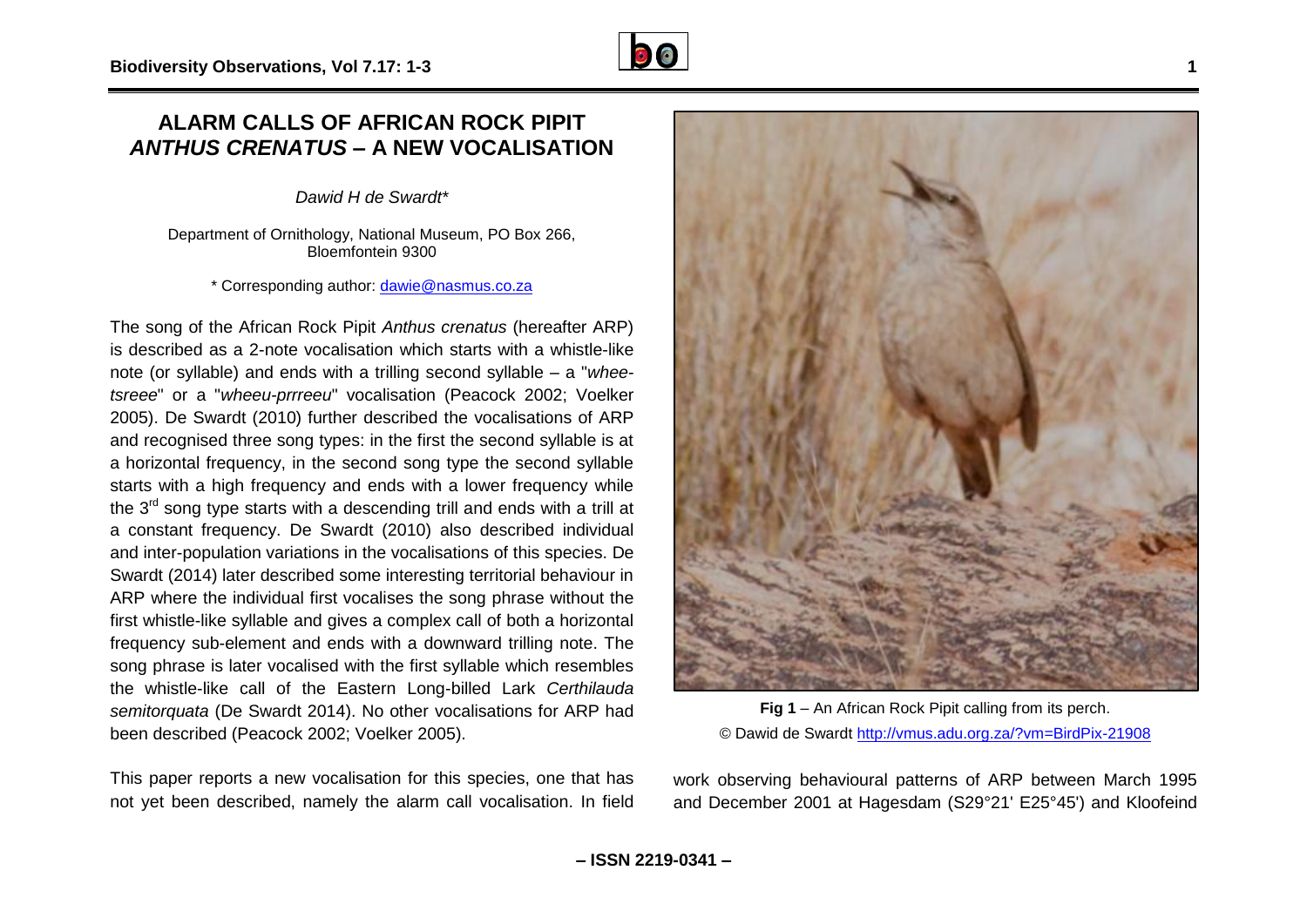



<span id="page-2-0"></span>**Fig 2** - Sonogram of the alarm call vocalization of African Rock Pipit recorded at Leeuberg, Ferreira, Bloemfontein on 4 October 2014. This bird was giving song phrases and started to give a few alarm calls.

(S29°09'; E26°02') near Bloemfontein and various localities elsewhere in the Free State (see De Swardt 2006, 2010 for description of study sites), a yet undescribed vocalisation for this species associated with its territorial behaviour had been noted. The ARP had given a "*tjirp-tjirp*" sparrow-like vocalisation when disturbed, which was repeated with 2–3 notes following that, [\(Fig](#page-2-0) 2; find sound clip here [http://vmus.adu.org.za/?vm=BirdPix-24865\)](http://vmus.adu.org.za/?vm=BirdPix-24865). The note (or syllable) consisted of 4 sub-elements of the same frequency and a last  $5<sup>th</sup>$  element which had a wider frequency range. The alarm call was followed in most instances by song phrase vocalisations. In a study on territorial behaviour between April 2000 and February 2003 at Hagesdam, Bloemfontein, this vocalisation was more frequently observed during the period March–August when ARP were less vocal after their breeding season which is from October–February (de Swardt and van Niekerk in prep; [Fig](#page-2-1) 3).



<span id="page-2-1"></span>**Fig 3 -** Graph of monthly frequency of alarm calls of African Rock Pipit compared with monthly call frequency at Hagesdam study area between March 1995 and December 2001 (call frequency data De Swardt 2006).

ARP were frequently encountered in their preferred habitats giving their alarm calls during the winter months while doing SABAP2 surveys. During recent observations in the New Bethesda area in March 2015 ARP were found to be less vocal and were not responding to song playback. When in close proximity of an ARP male, the bird was observed to sound its "*tjirp-tjirp*" alarm call when disturbed and in most instances started singing its normal song phrases after giving the described alarm call.

African Rock Pipits are easily overlooked during the winter months when they are not calling frequently. This will have possible implications on projects such as SABAP2. Clancey (1997)